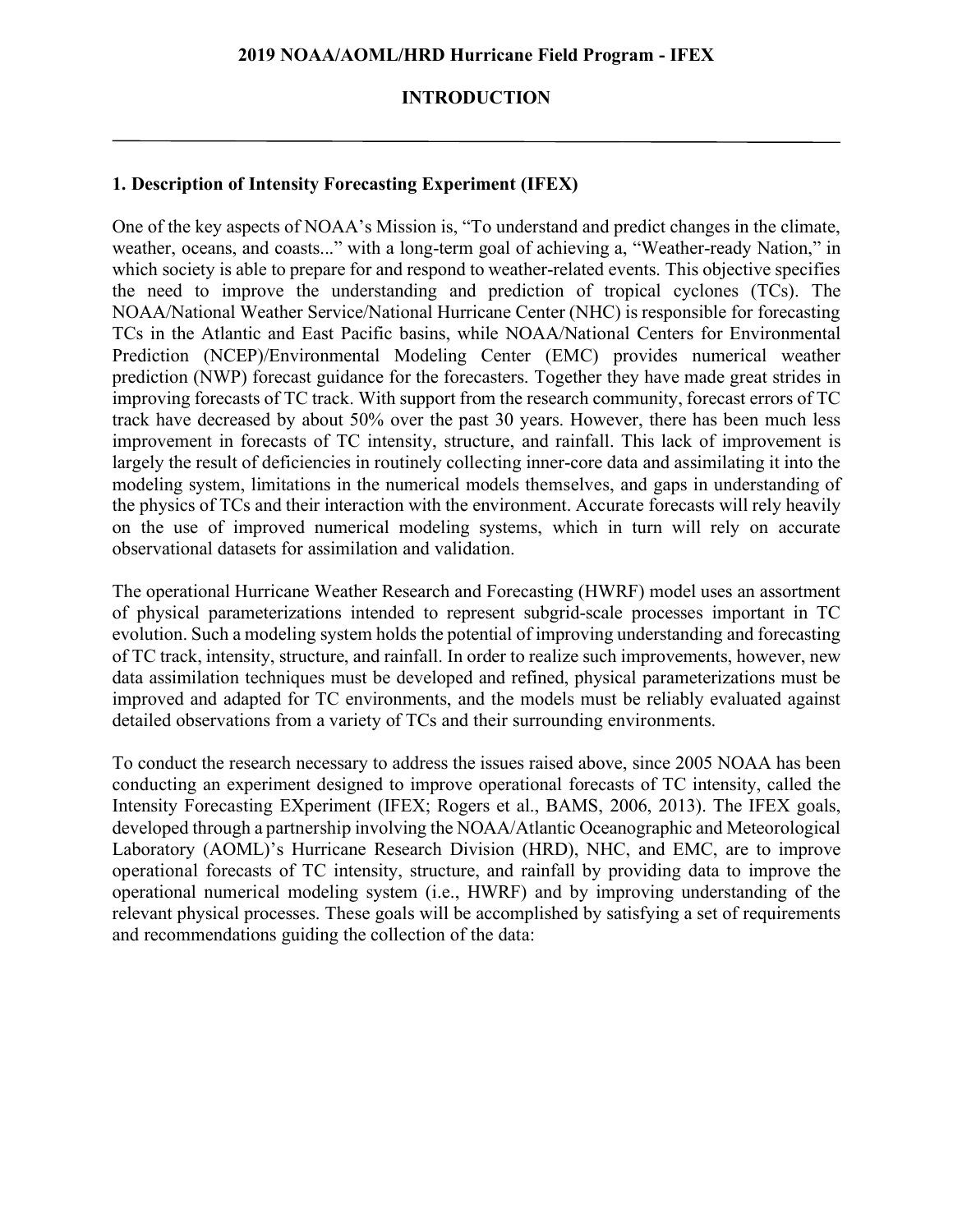## **2019 NOAA/AOML/HRD Hurricane Field Program - IFEX**

### **INTRODUCTION**

- GOAL 1: Collect observations that span the TC life cycle in a variety of environments for model initialization and evaluation
- GOAL 2: Develop and refine measurement technologies that provide improved real-time monitoring of TC intensity, structure, and environment
- GOAL 3: Improve understanding of the physical processes important in intensity change for a TC at all stages of its life cycle

A unique, and critical, aspect of IFEX is the focus on providing measurements of TCs at all stages of their life cycle. While the focus of hurricane research flights during the past 30 years has been predominantly on mature storms, leading to a dataset biased toward these types of systems, IFEX now also places a focus on the genesis and early stages of storms. This emphasis will not only provide critical observations during a period in the storm life cycle when there is perhaps the greatest uncertainty in the track and intensity forecasts, but also fills an observing gap during the early stages of a storms development where case and composite studies have lacked.

## **2. Experiments Overview**

This season, HFP-IFEX includes experiments for each stage of the TC life cycle: "Genesis", "Early", "Mature", and "End" of life cycle.

The *"Genesis Stage Experiment"* consists of objectives that require observations during the pre-Tropical Depression (TD), or "Invest" (designated by NHC) period of a developing (or nondeveloping) storm. This overarching experiment includes 3 sub-experiments with goals that focus on progressively larger-scale aspects of a tropical disturbance:

- 1. **Favorable Air Mass (FAM) Experiment**: to investigate the favorability in both dynamics (e.g., vertical wind shear) and thermodynamics (e.g., moisture) for tropical cyclogenesis in the environment near a pre-tropical depression, especially the downstream environment
- 2. **Pouch Evolution during Genesis (Pouch) Experiment:** to investigate the importance of the pouch, including the shear sheath, which tends to indicate a tropical storm, and its relationship to a low-level circulation and organized deep convection within the pouch
- 3. **Precipitation Mode (PMODE) Experiment:** to investigate the precipitation modes (e.g., stratiform or convective precipitation) that are prevalent during the genesis stage, the evolution of key characteristics (e.g., areal coverage and intensity of precipitation), and the response of the potentially developing vortex to the observed precipitation organization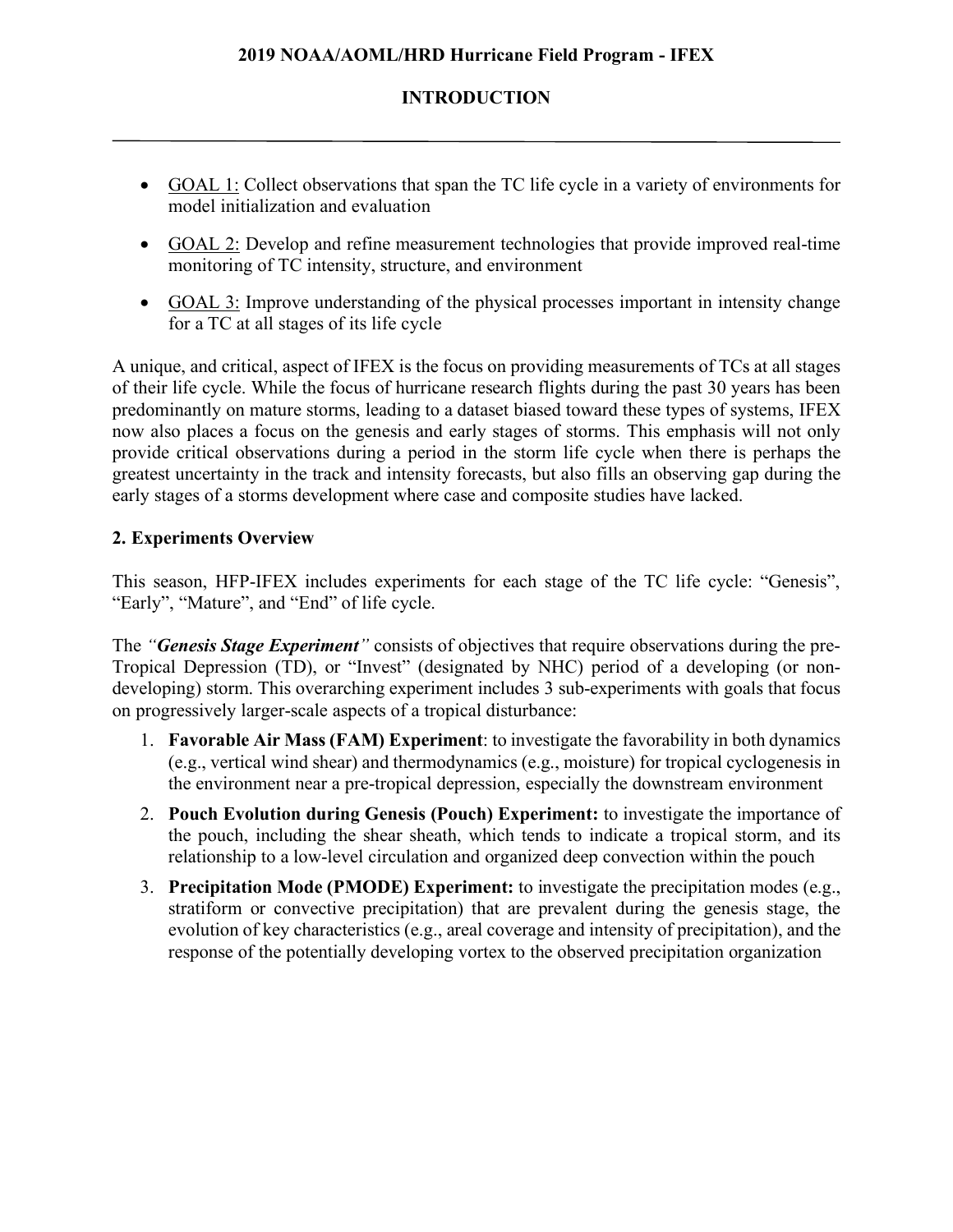#### **2019 NOAA/AOML/HRD Hurricane Field Program - IFEX**

#### **INTRODUCTION**

The *"Early Stage Experiment"* consists of objectives that require observations in TCs at TD, Tropical Storm (TS), or Category 1 hurricane intensity. This overarching experiment includes 6 sub-experiments and modules with goals that focus on early stage TCs:

- 1. **Analysis of Intensity Change Processes Experiment (AIPEX):** to collect aircraft observations (i.e., tail Doppler radar, lower fuselage radar, dropsonde, flight-level data, Doppler Wind Lidar, and stepped-frequency microwave radiometer) that will allow us to characterize the precipitation and vortex-scale kinematic and thermodynamic structures of TCs experiencing moderate vertical shear. Understanding the reasons behind these structures, particularly greater azimuthal coverage of precipitation and vortex alignment, will contribute toward a greater understanding of the physical processes that govern whether TCs will intensify in this type of environment.
- 2. **Convective Burst Structure and Evolution Module (CBM):** to obtain a quantitative description of the kinematic and thermodynamic structure and evolution of intense convective systems (convective bursts) and the nearby environment to examine their role in TC intensity change.
- 3. **Airborne Doppler Wind Lidar (DWL) Module:** to create a more comprehensive 3-D analysis of the wind field within a TC through the addition of DWL observations to existing wind observing platforms.
- 4. **Gravity Wave Module:** to collect observations for improving our understanding of the characteristics of gravity waves in early-stage hurricanes and to quantify how the characteristics of these waves are related to hurricane intensity and intensity change. The observational data collected in this module will also be used to evaluate the hurricane structure in hurricane model simulations.
- 5. **Stepped-Frequency Microwave Radiometer (SFMR) Module:** to improve the wind speed and rain rate estimates obtained by the P-3 and G-IV Stepped-Frequency Microwave Radiometers (SFMR). For the P-3 SFMR, we aim to be able to obtain wind speed and rain rate estimates when the aircraft is not flying straight and level. For the G-IV SFMR, we aim to develop algorithm corrections to retrieve wind speed and rain rates from a higher altitude.
- 6. **Tail Doppler Radar (TDR) Experiment:** to provide real-time quality-controlled airborne Doppler-radar radial velocities, as well as Doppler wind fields in the form of threedimensional Cartesian analyses, and vertical cross-sections of analyzed wind along the inbound and outbound radial flight tracks, to EMC, NHC, and CPHC. A new goal is determining whether the three-dimensional analyses can provide better information for assimilation than the more raw Doppler radial velocities. Another goal is to begin to test assimilation of TDR radar reflectivity.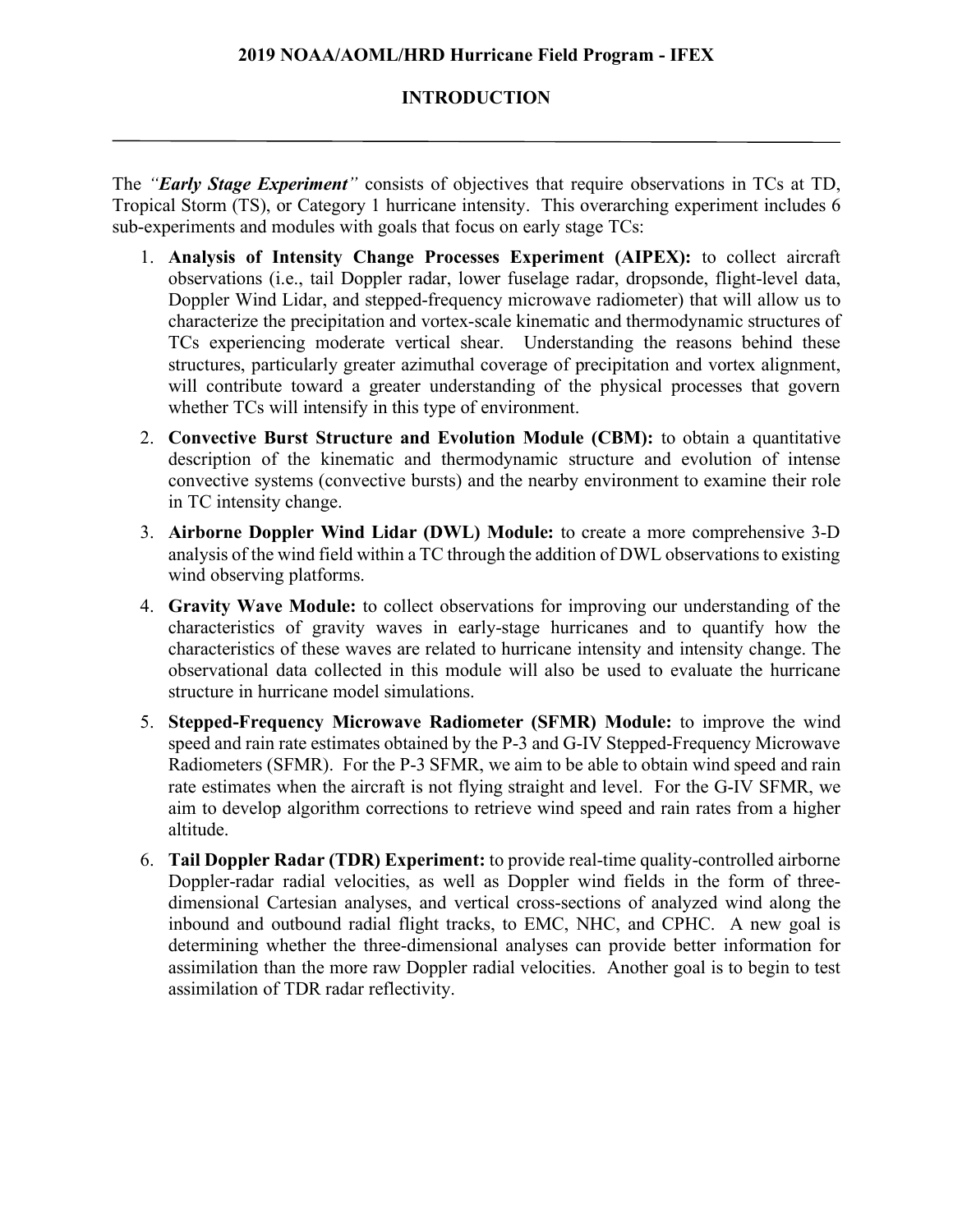### **2019 NOAA/AOML/HRD Hurricane Field Program - IFEX**

### **INTRODUCTION**

The *"Mature Stage Experiment"* will consist of objectives that require observations in stronger hurricanes (Category 2 intensity or greater). Science objectives during this stage are separated into those that will evaluate internal processes to the TC and those that will investigate the interaction of a TC with its environment. This overarching experiment includes 8 sub-experiments and modules with goals that focus on mature stage TCs:

- 1. **Environment Interaction (TC in Shear) Experiment:** collect observations targeted at better understanding the response of mature hurricanes to changes in vertical wind shear, the variation in speed and direction with height of the winds surrounding a storm.
- 2. **Eye-Eyewall Mixing Module:** to gain greater understanding of the structure of eyewall miso- and meso-scale vortices and their ultimate impact on intensity changes.
- 3. **Gravity Wave Module:** to collect observations to improve our understanding of the characteristics of gravity waves in hurricanes, that radiate outward from the hurricane core. The goal is to quantify how the characteristics of these waves are related to hurricane intensity and intensity change. The observational data collected in this module will also be used to evaluate the hurricane structure in hurricane model simulations.
- 4. **NESDIS Ocean Winds Experiment:** to improve our understanding of microwave scatterometer retrievals of the ocean surface wind field and to evaluate new remote sensing techniques/technologies.
- 5. **Secondary Eyewall Formation Module:** to sample the TC inner core convection and environment when secondary eyewall formation (SEF) appears likely to occur or has already occurred within the storm. The module will provide critical observations for improving the understanding of the dynamic and physical processes of SEFs and eyewall replacement cycles, which have impacts on storm intensity and structure.
- 6. **Stepped-Frequency Microwave Radiometer Module:** to improve the wind speed and rain rate estimates obtained by the P-3 and G-IV Stepped-Frequency Microwave Radiometers (SFMR). For the P-3 SFMR, we aim to improve the high wind speed retrievals and to be able to obtain wind speed and rain rate estimates when the aircraft is not flying straight and level. For the G-IV SFMR, we aim to develop algorithm corrections to retrieve wind speed and rain rates from a higher altitude.
- 7. **Tail Doppler Radar (TDR) Experiment:** to provide real-time quality-controlled airborne Doppler-radar radial velocities, as well as Doppler wind fields in the form of threedimensional Cartesian analyses, and vertical cross-sections of analyzed wind along the inbound and outbound radial flight tracks, to EMC, NHC, and CPHC. A new goal is determining whether the three-dimensional analyses can provide better information for assimilation than the more raw Doppler radial velocities. Another goal is to begin to test assimilation of TDR radar reflectivity.
- 8. **TC Diurnal Cycle Experiment:** collect observations targeted at better understanding how the tropical cyclone (TC) diurnal cycle affects hurricane intensity and structure and the environment surrounding the storm. This experiment will also investigate how the TC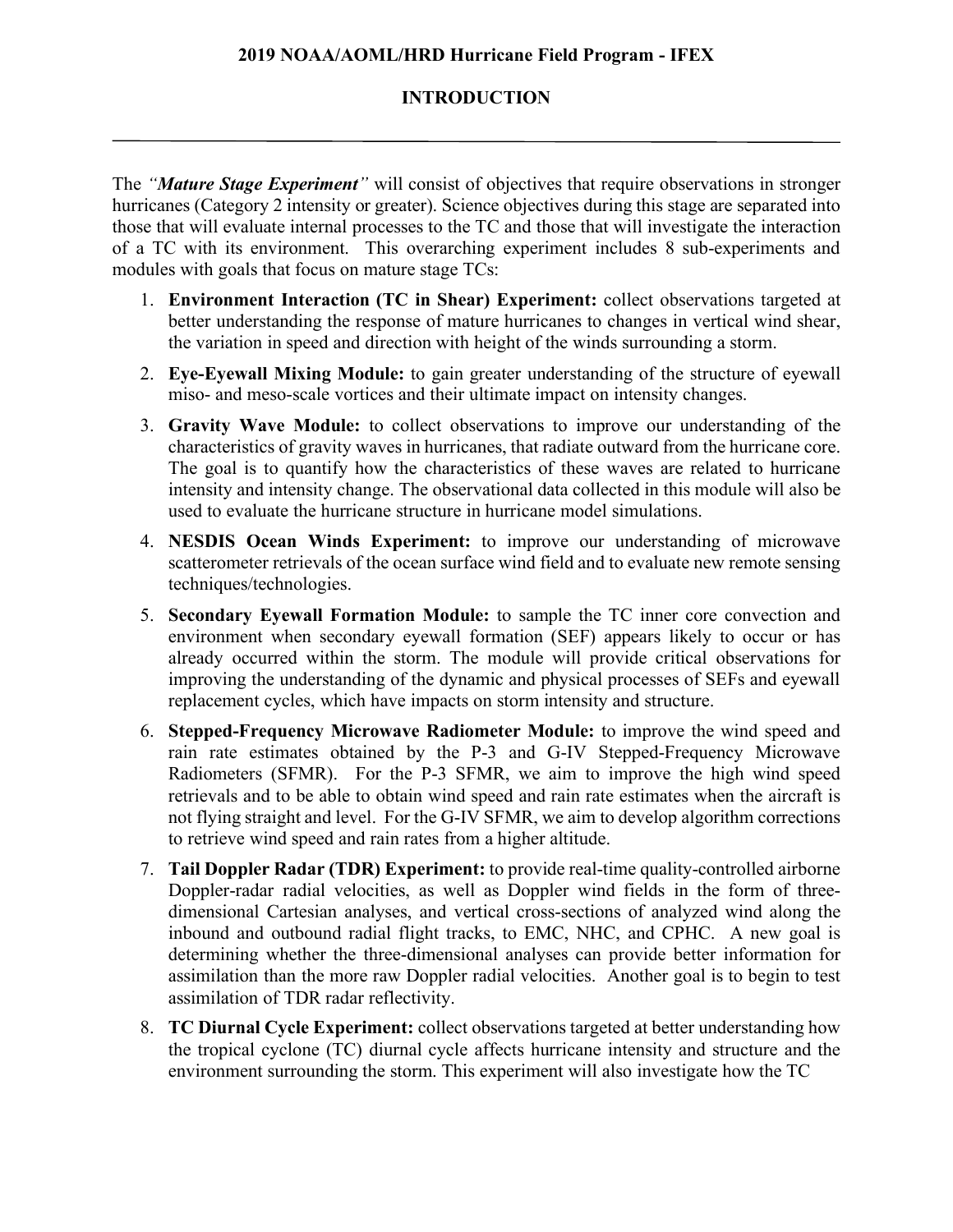## **INTRODUCTION**

diurnal cycle impacts day-night oscillations of winds in the lower and middle levels (inflow and outflow) and the upper-level cirrus canopy (outflow) of these storms.

The *"End Stage Experiment"* consists of objectives that require observations in TCs making landfall, undergoing rapid weakening, or extratropical transition. This overarching experiment includes 2 sub-experiments and modules with goals that focus on end stage TCs:

- 1. **Extratropical Transition Experiment:** to gain greater understanding of the extratropicaltransition process with the ultimate goal of improving forecasts of these potentially highimpact events.
- 2. **Tropical Cyclones at Landfall Experiment:** to better understand the mechanisms that modulate a TCs potential for producing tornadoes, investigate the factors that control both the magnitude of the wind gusts and rate of decay of the sustained wind both at and after landfall, and reduce the uncertainty in SFMR wind speed estimates in coastal regions.

Additional experiments/modules in the 2019 HFP Plan (HFPP) include:

- **Satellite Validation Experiment**
	- o *ADM-Aeolus Satellite Validation Module:* to coordinate P-3 Orion and G-IV under-flights of the ADM-Aeolus satellite that will provide opportunities to calibrate and validate the satellite-based wind and aerosol observations against the remote sensing and in situ observations that will be collected by the NOAA aircraft.
	- o *NESDIS JPSS Satellite Validation Experiment:* to use GPS dropsondes launched from the NOAA G-IV jet to validate 3-dimensional temperature and moisture profiles produced from the NOAA-20 and Suomi-NPP polar orbiting satellites. The skill of these atmospheric profiles, created using the NOAA Unique Combined Atmospheric Processing System (NUCAPS) algorithm will be assessed using GPS dropsonde data and will also be used to evaluate analyses from the GFS and FV3- GFS models.
- **Ocean Survey Experiment:** to collect observations targeted at better understanding the response of hurricanes to changes in underlying ocean conditions. The observational data collected in this experiment will be used to evaluate and improve hurricane model physics related to air-sea interaction.
- **Synoptic Flow Experiment:** to investigate new sampling strategies for optimizing the use of aircraft observations to improve model forecasts of tropical cyclone track, intensity, and structure.